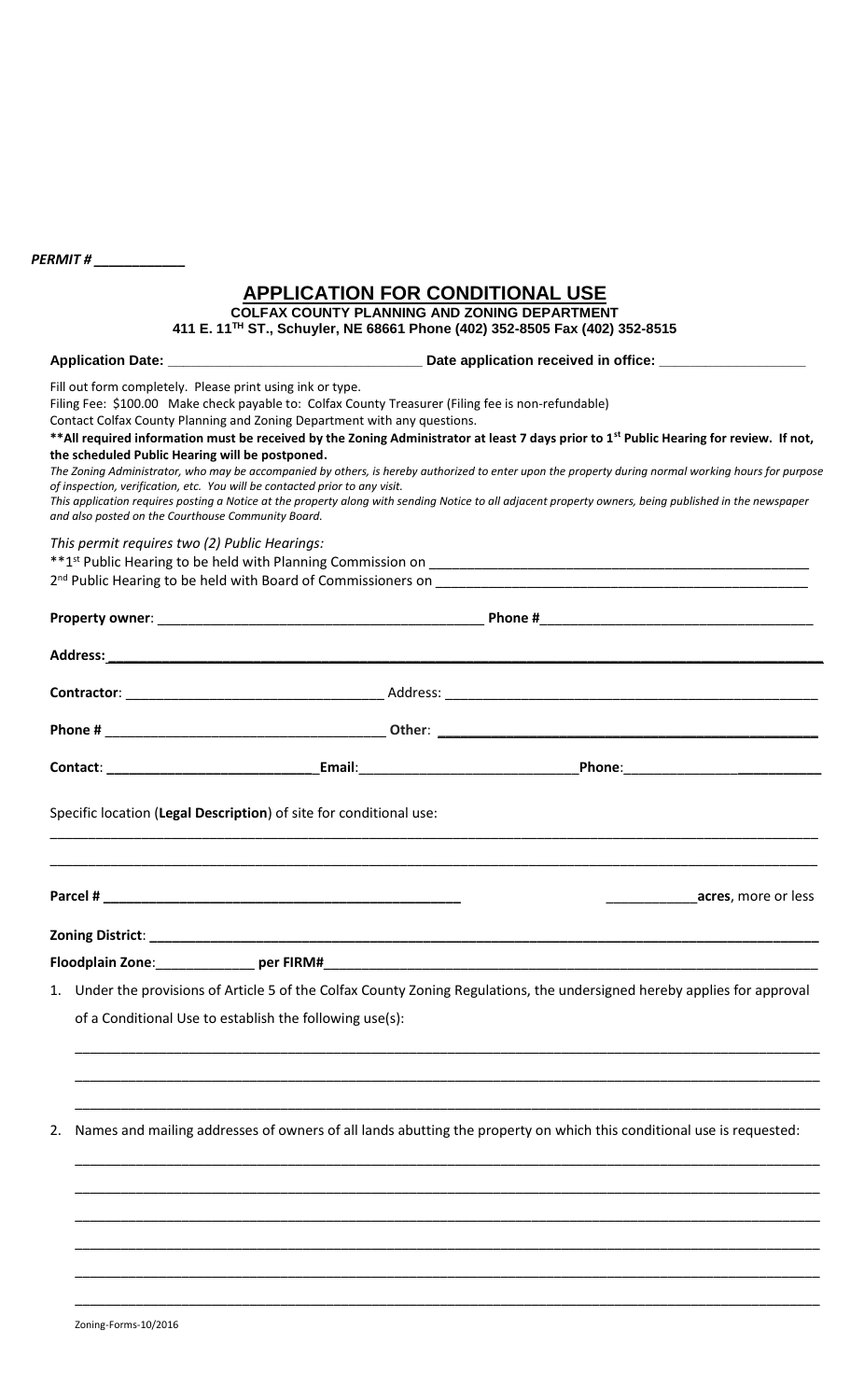- 3. Provide a site plan or scaled drawing which depicts the proposed use and attach additional information which describes the use proposed which includes ALL of the following information:
	- a. The size, capacity, and location of all existing and proposed structures involved in the proposed conditional use and the distances of such buildings from the centerlines of any adjoining road, property lines and the distance between buildings.
	- b. The location(s) of access(s) drives to public roadways.
	- c. The types and locations of any easements affecting the property.
	- d. The location and type of water supply and sewage disposal facilities (NDEQ Title 124 regulations)
	- e. The number and location of parking spaces for customers or the public.
	- f. The location of loading areas.
	- g. The type and location of refuse collection and storage facilities.
	- h. An indication of proposed surface water drainage onto, through and off of the affected property.
	- i. Any areas of the property that are subject to flooding or considered to be a wetland.

#### **The following section is required for all excavation and/ or dredging for permanent removal of soils.**

*NOTE: An ACOE 404 Permit may be required – Owner/ Applicant must obtain all other necessary federal, state and/or local permits and provide a copy of those permits to the Zoning Administrator. If exempt, a letter must be filed stating that.* 

- *Attach a grading map to this application, to show the existing contours, proposed excavation contours, and proposed final grade contours of the area from which the soil, gravel, mineral, stone, rock, etc. is to be removed- showing distances, elevations, and other information to clearly explain the proposed excavation.*
- *This Application shall also include a statement identifying effect on groundwater table of neighboring properties and identify the location of proposed vehicle and equipment storage areas, erosion controls, etc. including retention and sediment basins during extraction to prevent a change in character of runoff from and onto adjacent lands.*

## **If use will be for Sand and Gravel, Mineral, Stone, Rock, and Soil Extraction and Quarries, the Signature of Property Owner** *and* **Contractor denotes that both agree to submit and adhere to the following:**

When any extraction material is sold, removed, and transported on Colfax County roads, it shall be the responsibility of the property owner to meet the following conditions:

- A. The application shall include a grading map showing contours, proposed extraction contours, and proposed final grade contours;
- B. The applicant shall identify the effect of the extraction on the groundwater table of the adjoining properties;
- C. Erosion controls, including retention and sediment basins shall be provided during extraction to prevent a change in the character of runoff onto adjacent land;
- D. The application shall identify proposed vehicle and equipment storage areas;
- E. The surface shall be maintained in such a manner that surface waters do not collect or pond, unless specifically approved. Underground drainage may be supplied if it connects to an existing facility;
- F. Topsoil shall be collected and stored for redistribution on the site at termination of the operation;
- G. Excavation shall be conducted in such a way as not to constitute a hazard to any persons, nor to the adjoining property. All cuts shall be returned to a slope of less than 3:1 as soon as possible. Safety screening shall be required at the outer boundary of the site; visual screening will also be required where said boundary is adjacent to residential or recreational land;
- H. Within one year after completion of the excavation on any portion of the site, the topography and soils shall be stabilized, and the land shall be graded, seeded, and sodded so as to prevent erosion and siltation, and to protect the health, safety, and general welfare of the public;
- Costs for any damage to the county roads or bridges used for access to the site which requires additional maintenance or repair for the normal county maintenance or repair as a result of additional traffic generated, shall be the responsibility of the owner of the property from which the soil is being removed. The determination of the costs and the method of repair and maintenance shall be prescribed by the Colfax County Highway Superintendent. The property owner may appeal the Superintendent's decision to the Colfax County Board of Commissioners within 30 days after receiving the Superintendent's decision;
- J. The owner of the property shall obtain adequate insurance to cover any of the damages, which may occur as a result of this operation and shall assume all liability for any damages. A copy of such insurance or other proof of such insurance shall be submitted to the Zoning Administrator's office prior to issuing a Conditional Use Permit; and
- K. To assure that all of these conditions are met by the owner, a bond contingent on the size of the operation, removal, or extraction may be required to be posted with the County.

## *NOTE: Excavated materials cannot be stored within a designated floodway. All extractions of soil within a floodway shall be in compliance with Floodplain Regulations as specified by the State of Nebraska and as adopted by Colfax County.*

\_\_\_\_\_\_\_\_\_\_\_\_\_\_\_\_\_\_\_\_\_\_\_\_\_\_\_\_\_\_\_\_\_\_\_\_\_\_\_\_\_\_\_\_\_\_\_\_\_\_\_\_\_\_\_\_\_\_\_\_\_\_\_\_\_\_\_\_\_\_\_\_\_\_\_\_\_\_\_\_\_\_\_\_\_\_\_\_\_\_\_\_\_\_\_\_\_\_ \_\_\_\_\_\_\_\_\_\_\_\_\_\_\_\_\_\_\_\_\_\_\_\_\_\_\_\_\_\_\_\_\_\_\_\_\_\_\_\_\_\_\_\_\_\_\_\_\_\_\_\_\_\_\_\_\_\_\_\_\_\_\_\_\_\_\_\_\_\_\_\_\_\_\_\_\_\_\_\_\_\_\_\_\_\_\_\_\_\_\_\_\_\_\_\_\_\_

\_\_\_\_\_\_\_\_\_\_\_\_\_\_\_\_\_\_\_\_\_\_\_\_\_\_\_\_\_\_\_\_\_\_\_\_\_\_\_\_\_\_\_\_\_\_\_\_\_\_\_\_\_\_\_\_\_\_\_\_\_\_\_\_\_\_\_\_\_\_\_\_\_\_\_\_\_\_\_\_\_\_\_\_\_\_\_\_\_\_\_\_\_\_\_\_\_\_

 **Purpose of Removal** (road, etc.):

| <b>Excavation Start Date:</b> |  |
|-------------------------------|--|
|                               |  |

**Excavation Completion Date:** 

**Approximate amount of Soil to be Removed**\_\_\_\_\_\_\_\_\_\_\_\_\_\_\_\_\_\_\_\_\_\_\_\_\_\_\_\_\_\_\_\_\_\_\_\_\_\_\_\_\_\_\_\_\_\_\_\_\_\_\_\_\_\_\_\_\_\_\_\_\_

**Site has legal /dedicated access drive** *North***,** *South***,** *East***, or** *West* **off of Road** \_\_\_\_\_\_\_.

**Colfax County Roads to be used for hauling:**